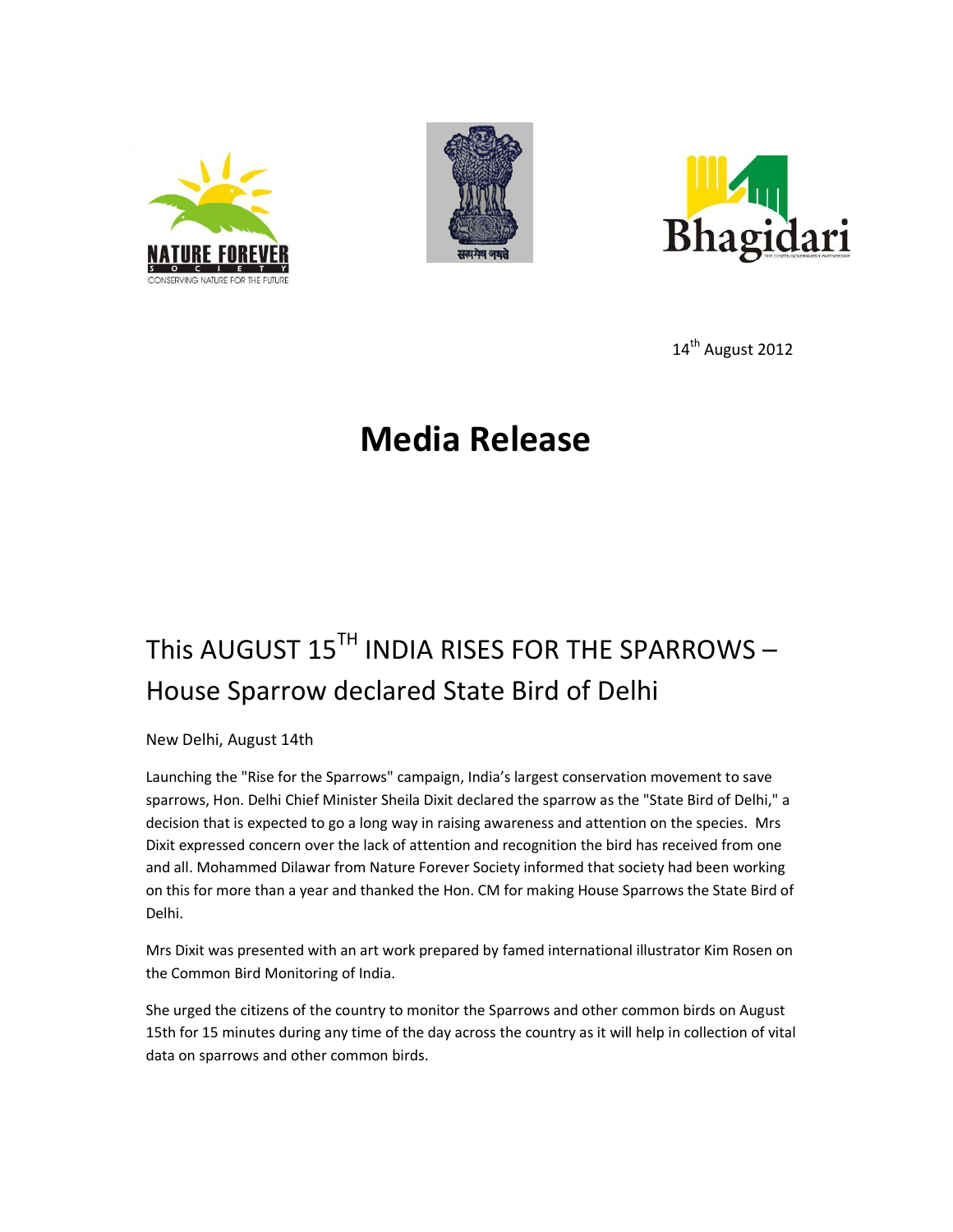She also urged the citizens to register on www.cbmi.in to monitor the sparrows and other common birds in around their homes, offices and schools, while calling on corporates, NGOs and educational institutions to become official conservation partners of the Common Bird Monitoring of India.

"Rise for the Sparrows" is a project aimed at empowering and inspiring citizens, corporates and educational institutions to actively get involved in sparrow conservation, monitoring and creating awareness with regard to the conservation of house sparrows and other common birds of India.

"Rise of the Sparrow" is seen as a major step towards functional conservation, taking a 360° approach from monitoring to habitat creation.

Speaking on the occasion, Mohammed Dilawar, founder-president of Nature Forever Society, said the "Rise for the Sparrow" campaign would become a citizen movement like the World Sparrow Day.

The project seeks to reach out to people across the Indian Subcontinent and aims to empower them with simple solutions which will not involve a lot of time and resources but at the same time will have a significant impact on sparrow conservation of India.

The resources created will be useful to teachers, parents, students, organisations, policy makers, NGOs and citizens who are not professional researchers and anyone who is interested in conservation of house sparrows and common birds, said Dilawar.

The format of the project is both dynamic and interactive, and resources will be continuously added to it over a period of time.

It aims to compile and capture important observations that citizens have made or their recollections about sparrows.

He urged the Delhi Government to incorporate the Common Bird Monitoring in the school curriculum and make the schools and other organisations sparrow and bird friendly. Nature Forever Society will be providing all the help and resources to the Delhi Government in this regard.

This will help in the long term collection of data from the NCR region. Delhi being one of the greenest cities in the world, it has a tremendous scope for urban conservation of which sparrow is the mascot and bio-indicator.

Nature Forever Society is looking for a long term conservation partner for funding its conservation measures as the lack of resources and manpower are slowing the pace of conservation measures.

The project is being launched on Independence Day when the air is ripe with the theme of patriotism and caring for the environment around us is also a vital part of caring for the country.

August 15<sup>th</sup> being a national holiday, everyone can certainly devote 15 minutes for the birds on our Independence Day. This should be one of the things that everyone should do after flag hoisting at their colonies and offices.

#### *Nature Forever Society*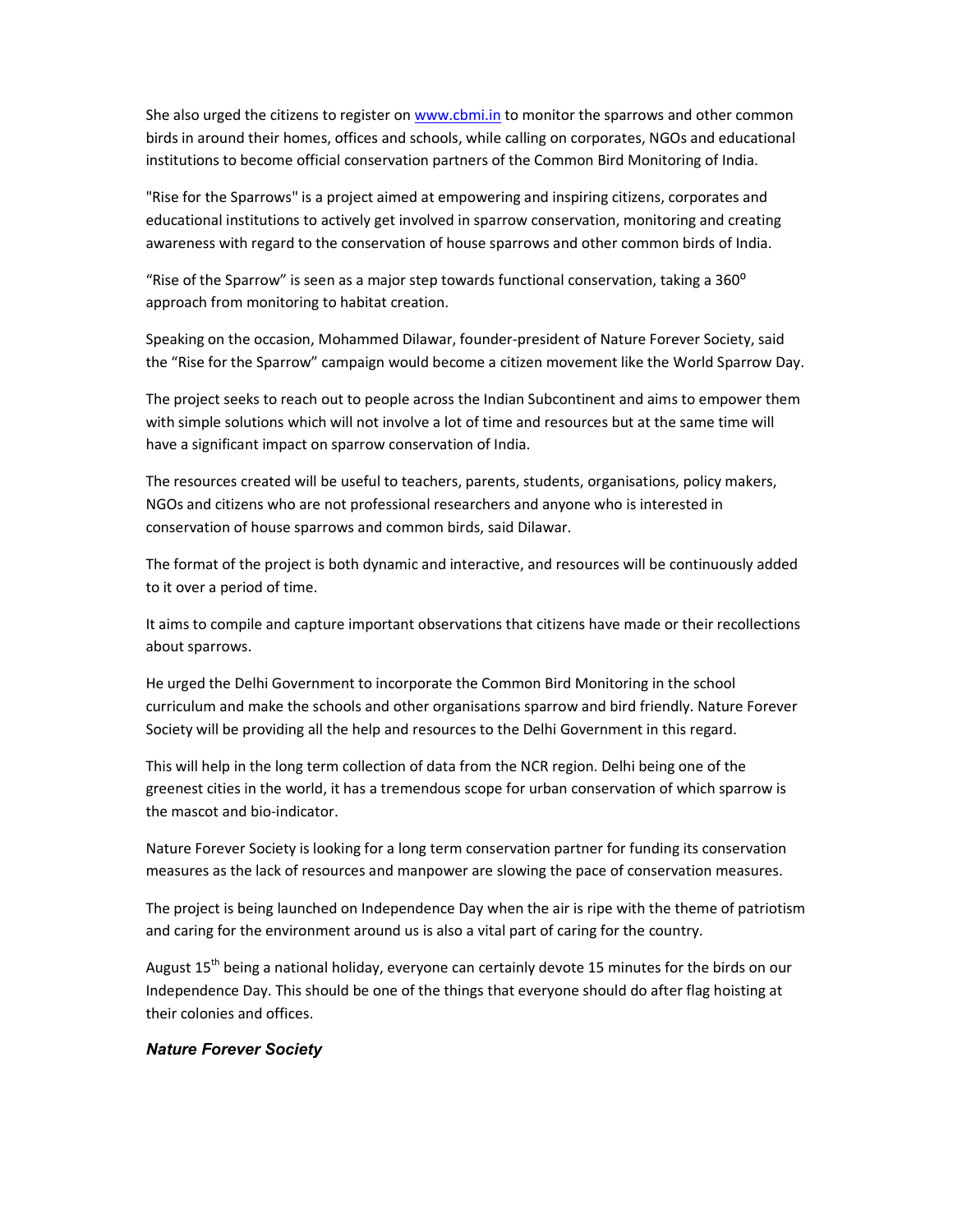*Nature Forever Society (NFS) has been working for the conservation of House Sparrows and other common flora and fauna for the past seven years. NFS was founded by Mohammed Dilawar and was registered on January 13, 2008.* 

*The mission of NFS is to involve citizens in the conservation movement of India. To achieve this, NFS has been launching initiatives which are simple but have far reaching conservation value.* 

*NFS has also initiated Sparrow Awards to honour citizens doing exemplary work in conservation and BiodiverCity Photo Competition to get citizens involved in nature photography.* 

*The below mentioned are some of the initiatives which Nature Forever Society has initiated.* 

## *Adopt Nest box and bird Feeders*

*To involve the citizens in the conservation movement and get them emotionally attached to the cause of conservation, Nature Forever Society initiated a campaign where people can adopt a nest box and bird feeder. By doing this, they are not only providing a habitat for the birds to nest in their homes, but are also getting attached to the cause. So far, a large number of nest boxes and bird feeders have been adopted across the country.* 

*Taking inspiration from NFS, numerous organisations and individuals have initiated this across the country.* 

### *World Sparrow Day*

*World Sparrow Day celebrated on March 20th is also an initiative of NFS and in less than three years, the event has become very popular and is celebrated in more than 30 countries across the world, including in Europe and parts of South Asia.* 

*Nature Forever Society has created a dedicated website to spread awareness in regard to WSD, www.worldsparrowday.org.* 

#### *Mohammed Dilawar*

*Mohammed Dilawar is one of the 30 Heroes of the Environment chosen by Time magazine in 2008. He is a crusader for the almost ignored bird - the common sparrow. His efforts for the conservation of House Sparrows are recognized both at the National and International level.* 

*He is the founder and president of Nature Forever Society and the brain behind World Sparrow Day, Adopt a nest box and bird feeder campaign, BiodiverCity Photo Competition, Secondhand Binocular Scheme and Help Birds in Summer Campaign.* 

*He is a member of the International Working Group on Urban Sparrows and represents the Afro-Asian Region. He attended a conference in 2009 in the UK for devising a methodology of monitoring house sparrows in urban settings..* 

*He has travelled widely across various protected areas of the country to observe and photograph the wildlife and monitor conservation issues.*